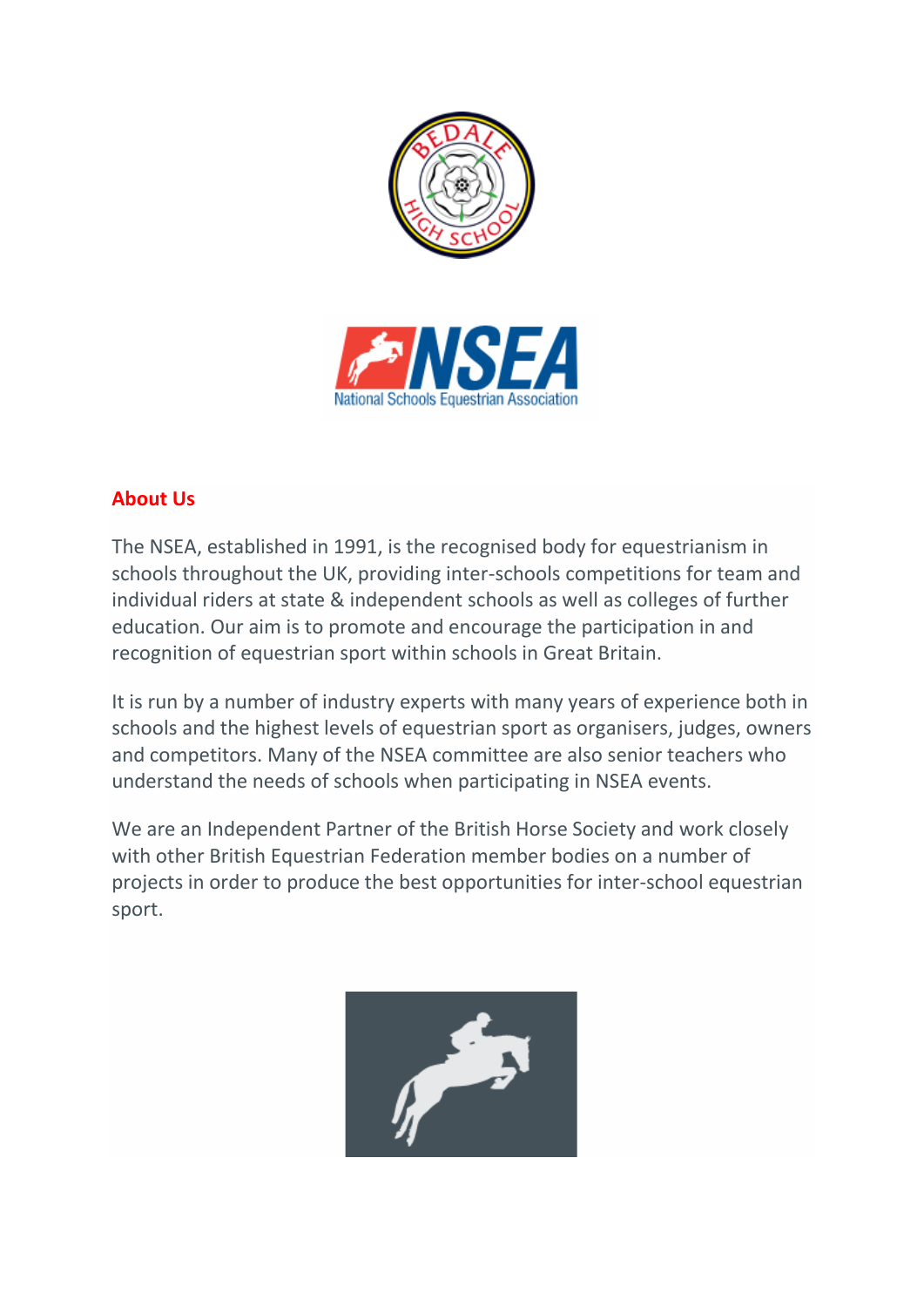NSEA: promoting and encouraging the participation in and recognition of equestrian sport within schools in Great **Britain** 

### **There's something for everyone with the NSEA**

Whether you are just starting out on your competition journey in equestrian sport, want to compete for fun in teams / individually, or you are aiming to be standing on the Olympic podium in a few years' time, with a medal around your neck, the NSEA has something for you.

We offer competitions across a range of disciplines that will challenge your abilities as you gain in experience and confidence.

Becoming an experienced horse man or women relies on an ability to gain a depth of knowledge in different areas of equestrian sport. Most of the most famous show jumpers, eventers, jockeys and dressage riders in our country learnt their craft in different disciplines and the NSEA encourage our members to do the same.

Whilst competing as part of a team, riders learn to communicate, compromise, be supportive of each other enjoy the successes that can be created from trust and a belief in each other.

Representing your school in equestrian sport is as significant as being part of the rugby, netball or hockey squad and you can compete at grass roots, county, regional and national level through the NSEA.

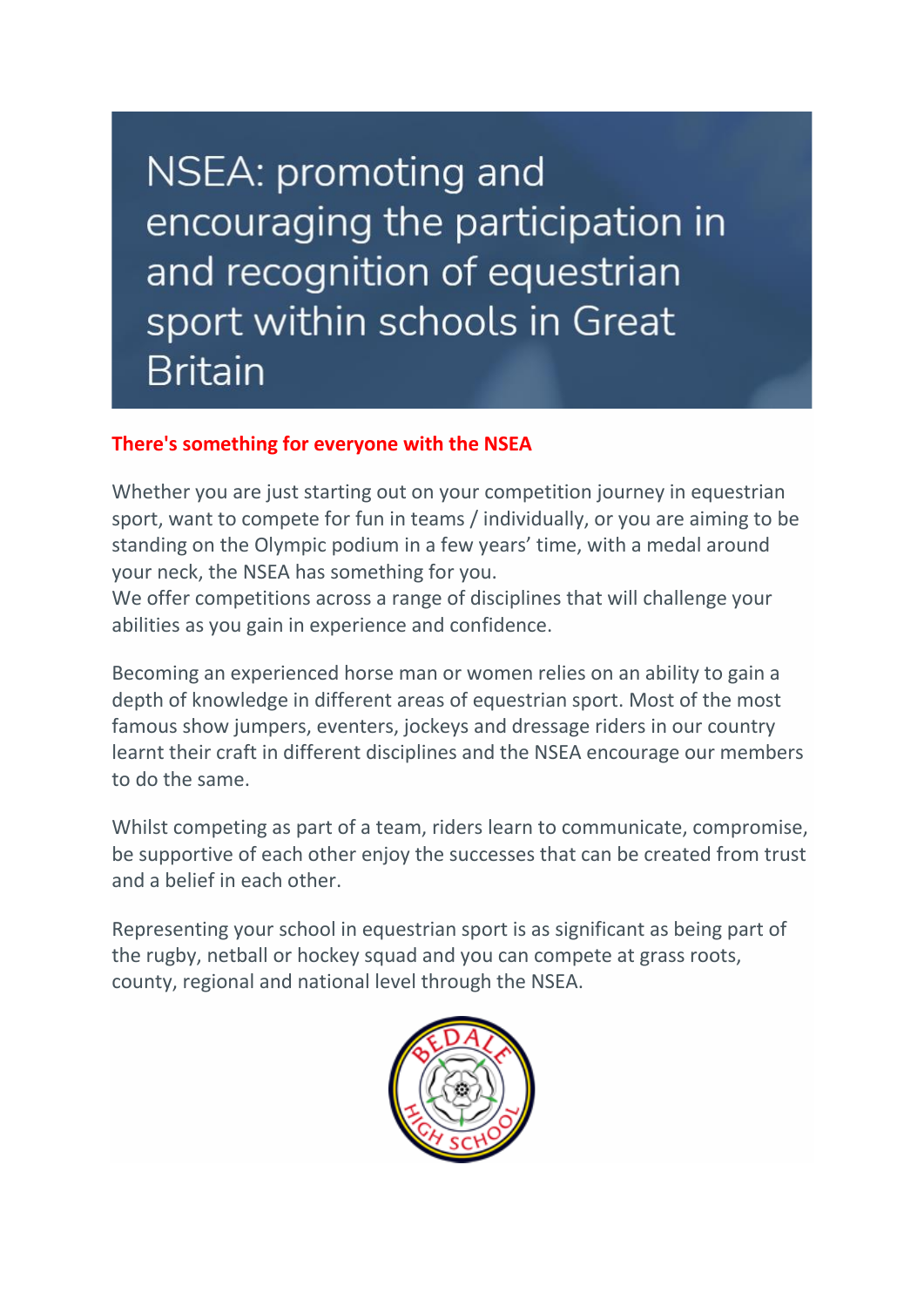



# NSEA: providing lessons for lifeso much more than just sport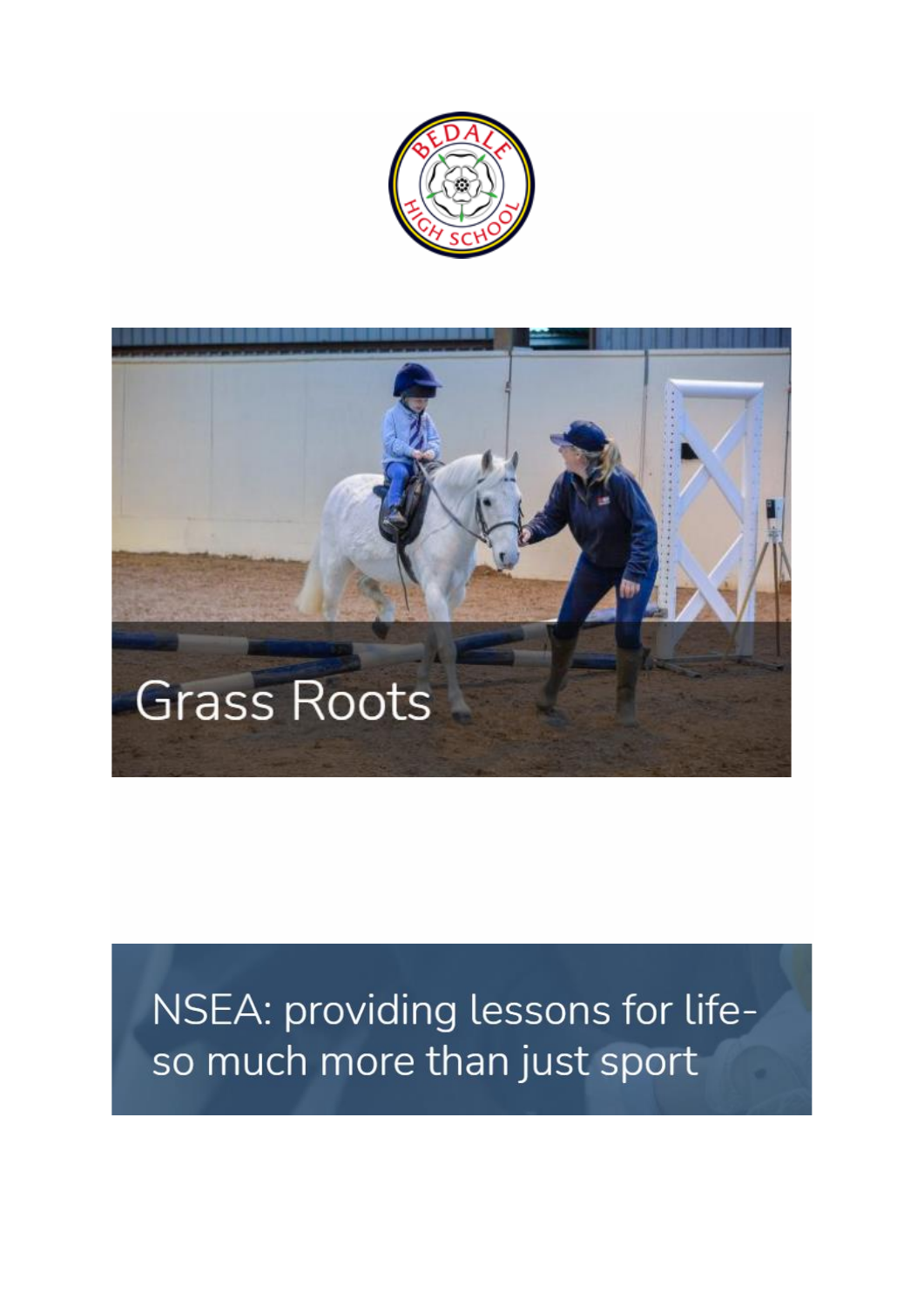



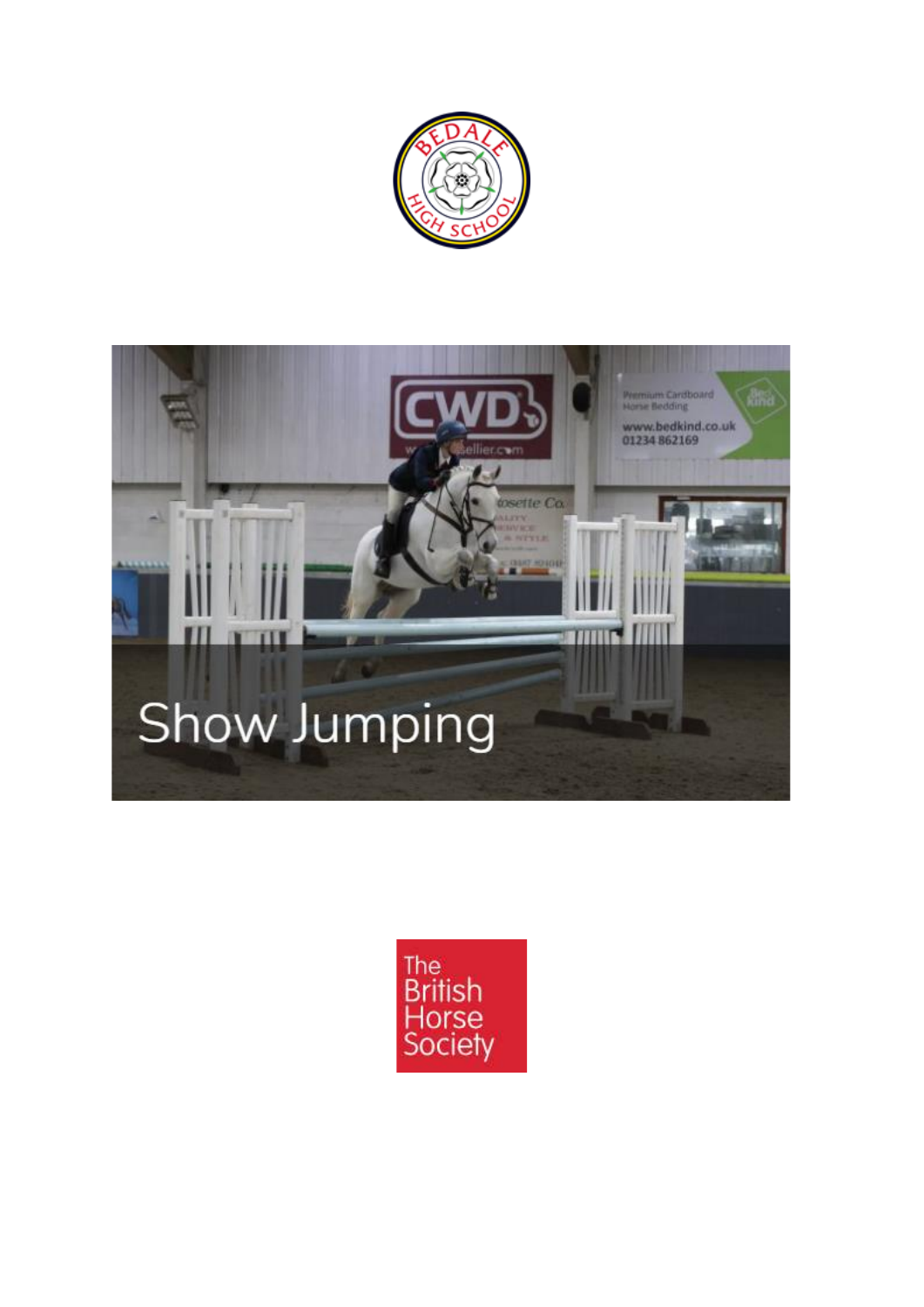



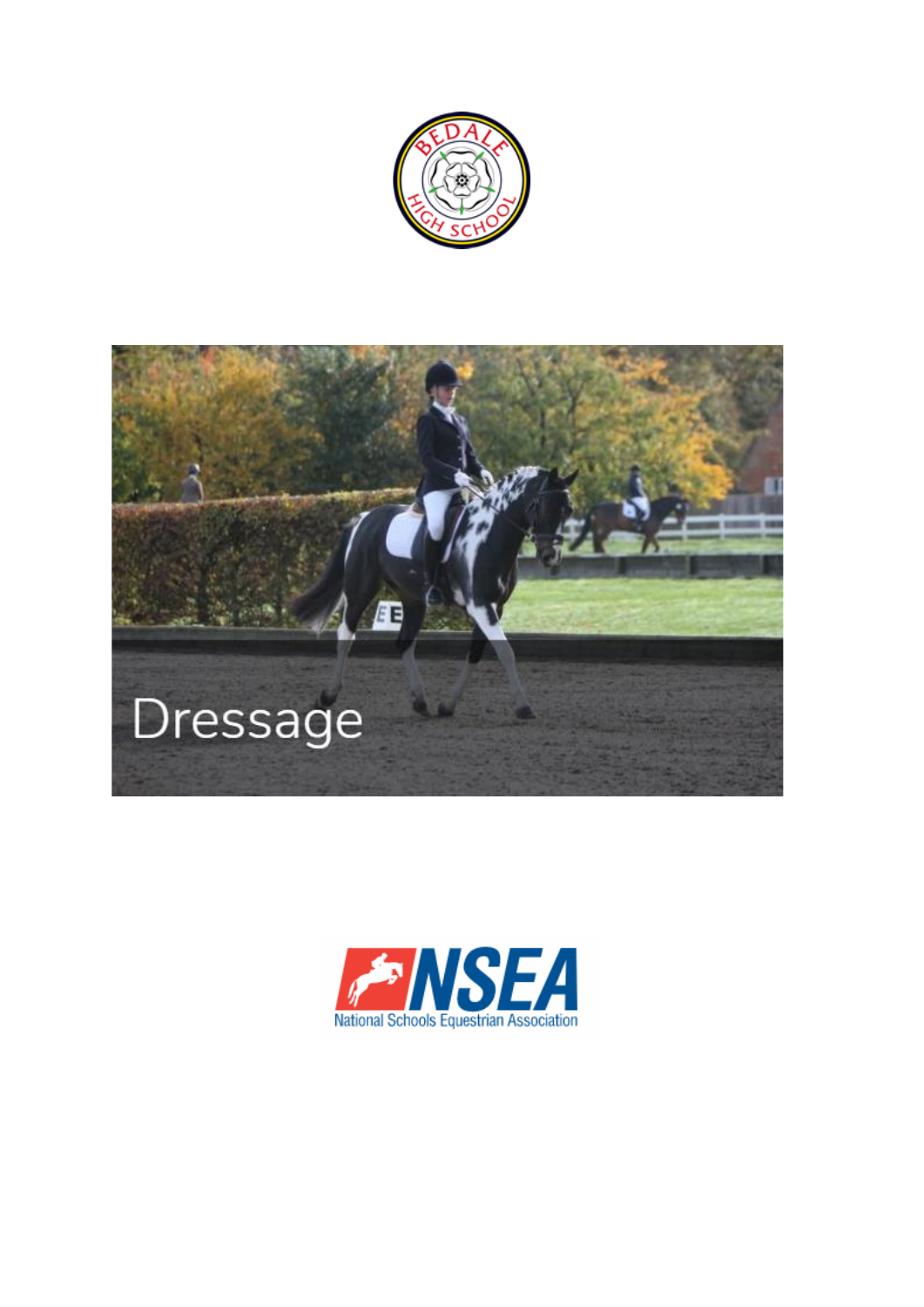

# **Arena Eventing**

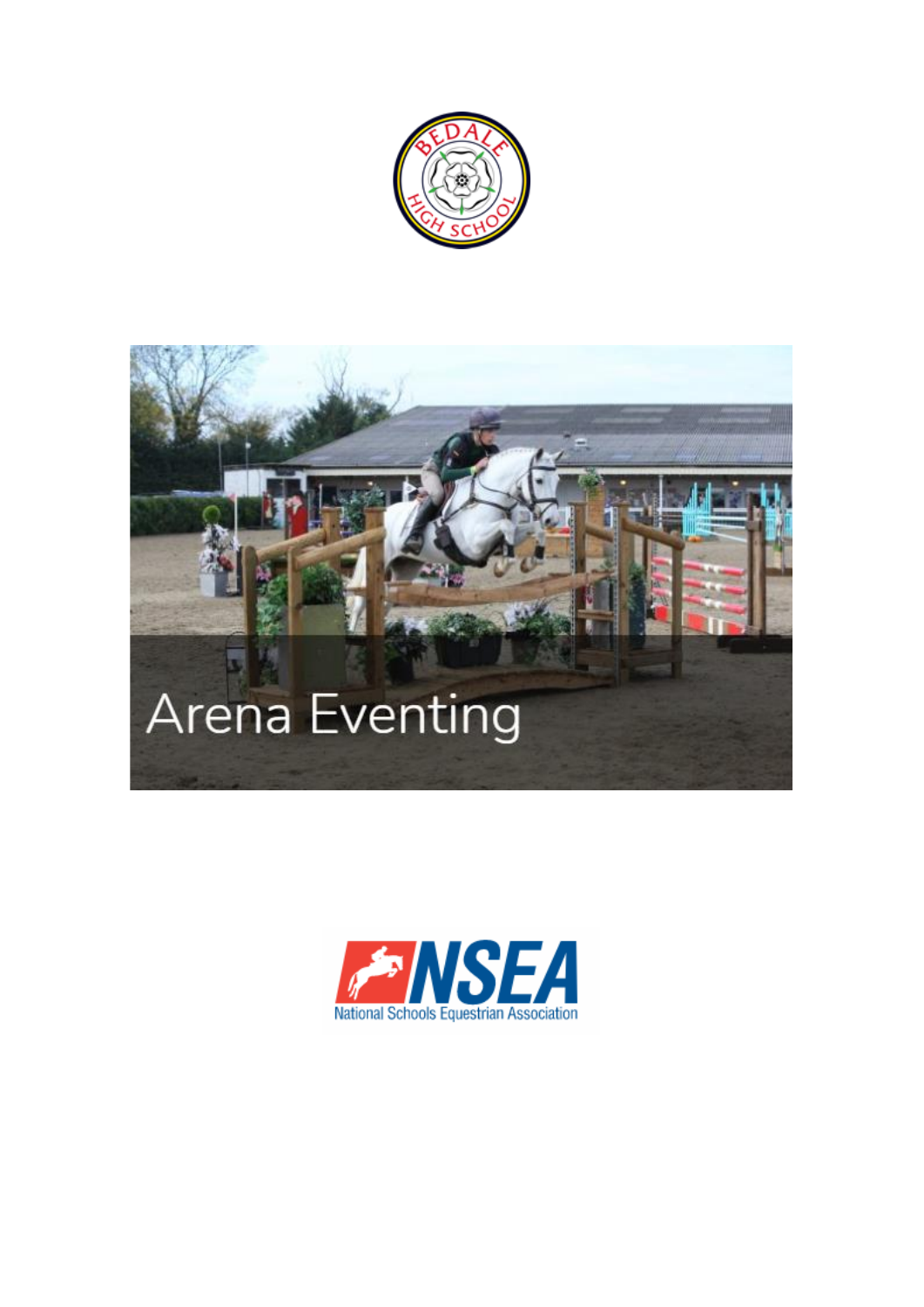



# NSEA: bringing equestrianism to the classroom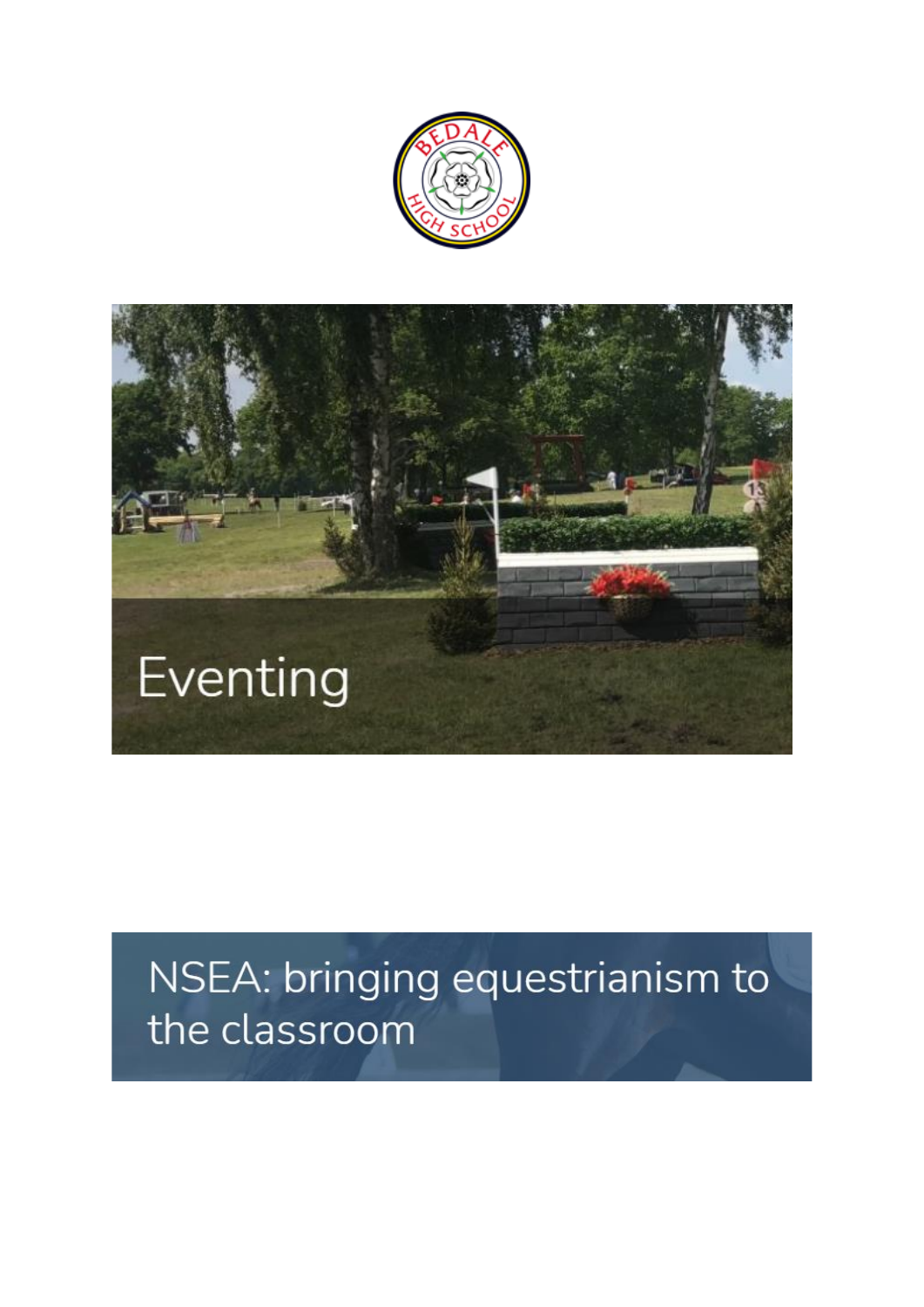

## Putting Equestrian Sport into the heart of your school

We encourage members to look well turned out, without going to great expense to do so. Clean boots, tidy hair etc costs nothing but time. It is the responsibility of the Team Manager to ensure that their riders are dressed correctly, according to the rules (B.E/ BSJA, etc) and safely (e.g.correct hat, no jewellery, tidy hair etc).

It is also their job to ensure that the horses are equally well turned out- well groomed, plaited & tack cleaned. Don't forget the saddle cloth too. Promote your school. Use a square white saddle cloth and get your school to embroider their name/ crest on to it.

The role of each School is:

- $\blacksquare$  To ensure a positive, child-centric environment within the school.
- To fulfil its responsibilities to safeguarding members at the school.
- To implement their own school's Safeguarding Policy and Procedures.
- To play a key role in responding to and reporting concerns about pupil welfare, child abuse or poor practice (whether these are suspected or confirmed).
- To ensure appropriate confidentiality is maintained and information is only shared on a need-to-know basis, in line with requirements of GDPR
- To promote The NSFA's Codes of Conduct (see NSFA Rules)
- To DBS check their own Team Manager/s and coaches as appropriate.
- To train their staff in line with their responsibilities within the schools so far as they pertain to safeguarding.

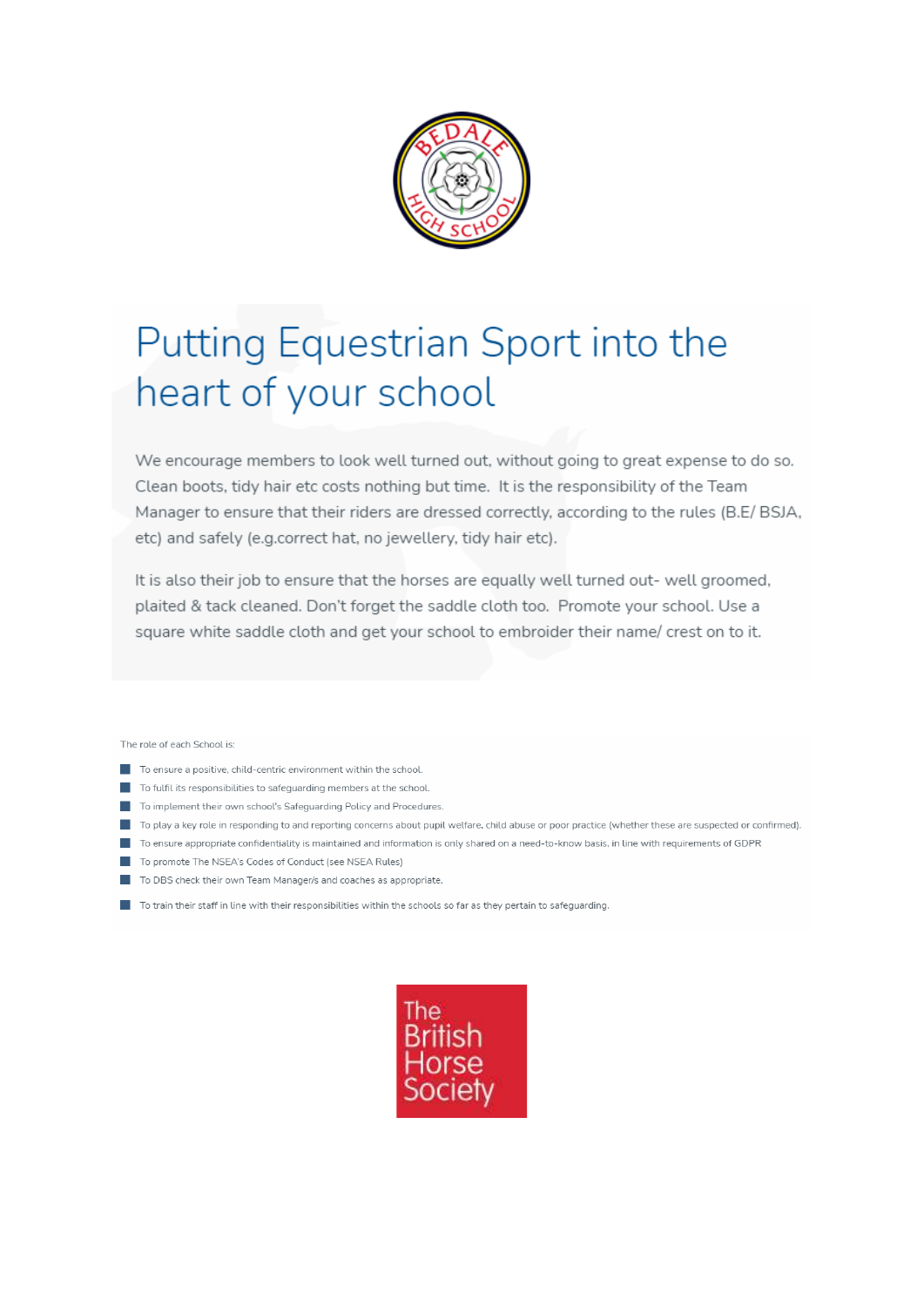



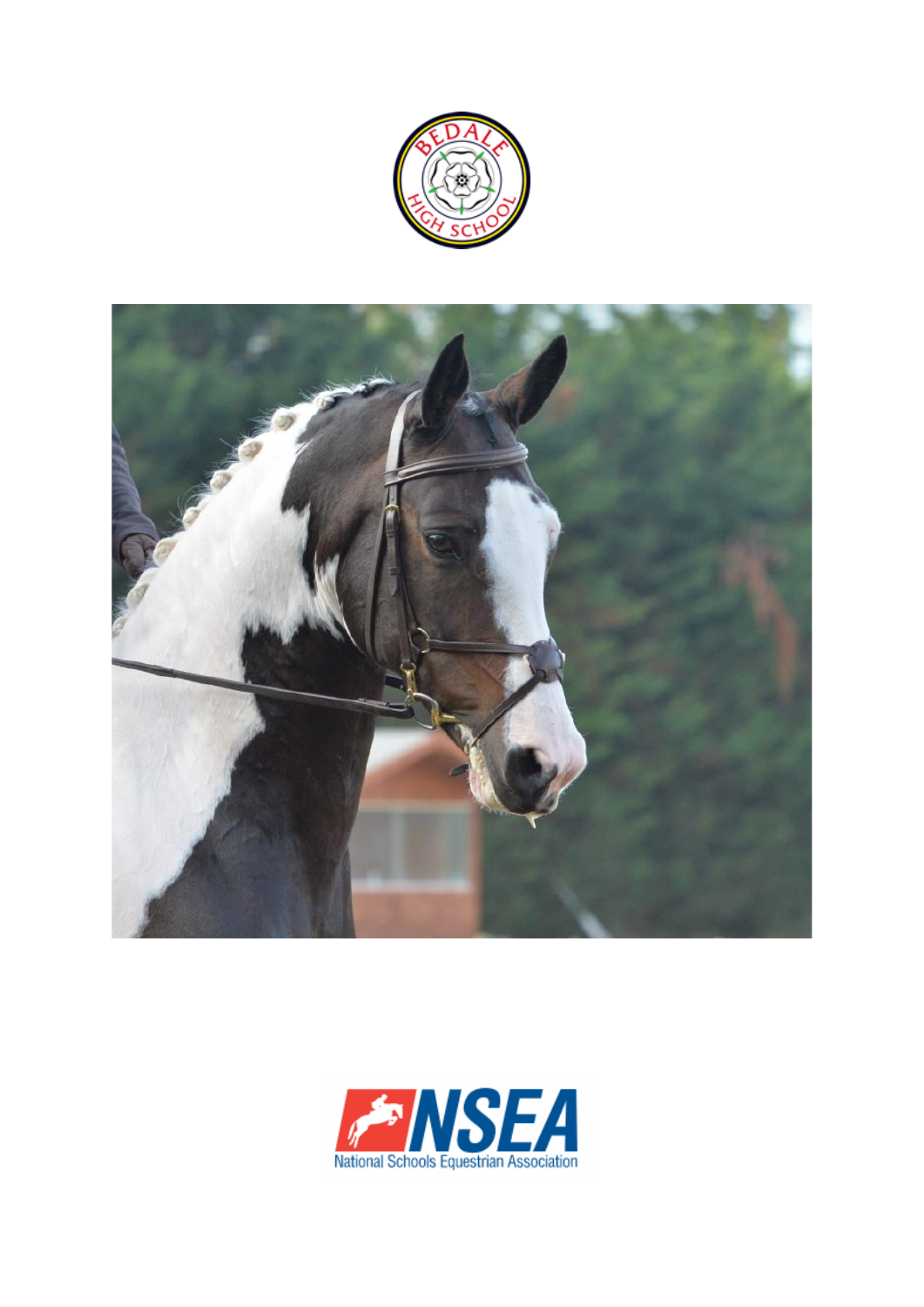

## Pop Up Dressage with the NSEA

- $\checkmark$  You can practice the test a number of times before sending in the best one.
	- $\prime$  You don't need to travel to a competition- the competition comes to you.
- $\checkmark$  You receive feedback and top tips on how to improve your marks.
	- Tests range from Walk and Trot though to Novice level.

The aim of this winter series is to allow NSEA members to compete in a national dressage league without leaving home!

Dressage Tests may be ridden in any 20 x 40m arena on a surface or on grass. Riders select the tests they wish to ride from the schedule and are filmed from the 'C' end of the arena, as the judge would see it.

Videos are sent in to the NSEA to be judged and points are awarded according to placings. Judge sheets, rosettes and prizes are sent out each month.

At the end of the series, the winning horse/rider combination in each class, will be the one with the most points. In addition the top 8 horse/rider combinations will also qualify for the annual Pop-Up Dressage Final which is held in April during the NSEA County Dressage Championships.